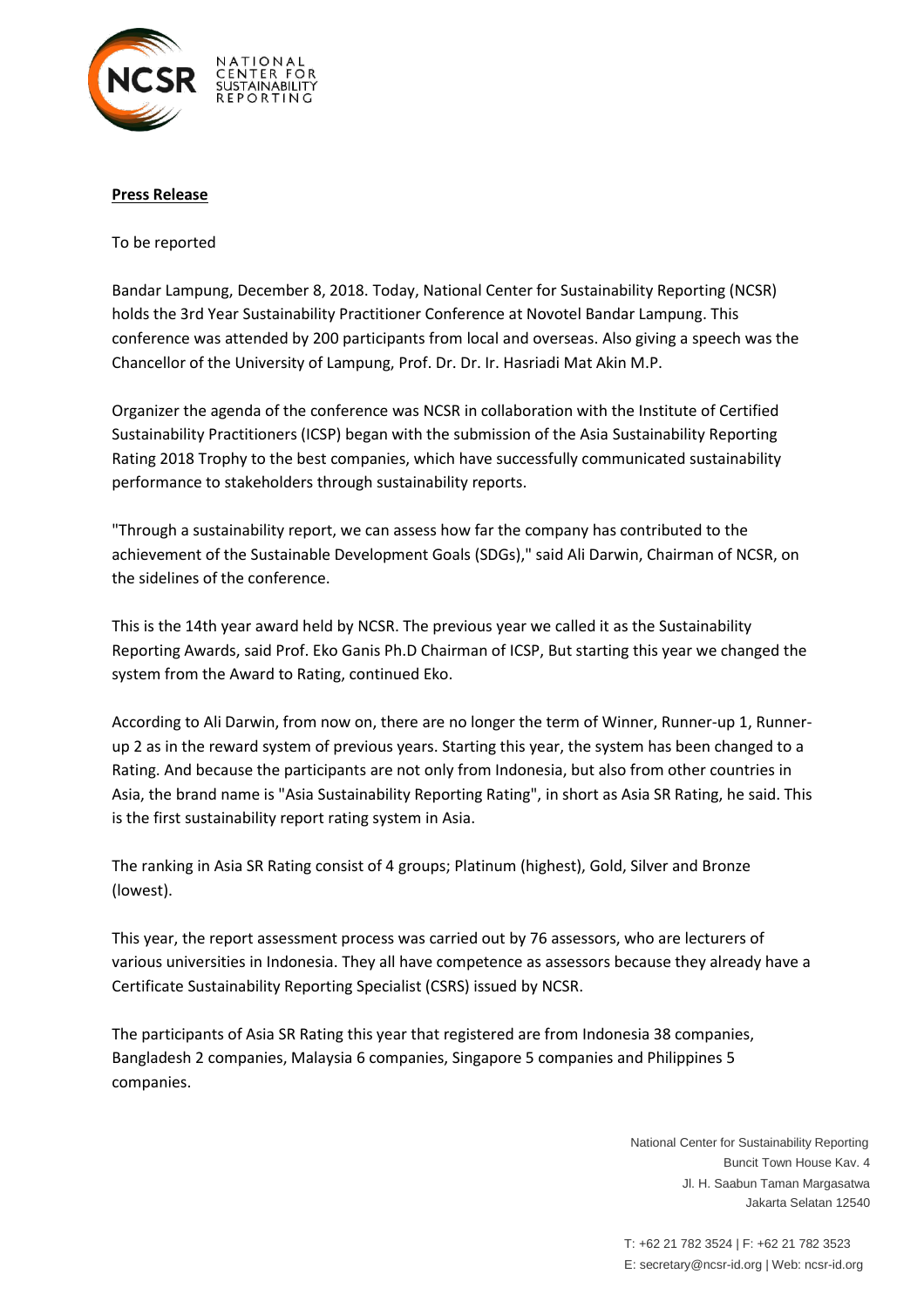

It is expected that with this rating system, more companies will be interested in participating in the Asia SR Rating, especially if the results of this rating can be used by other agencies such as the Ministry of Environment and Forestry to assess the reliability of environmental aspects of a company.

The rating results also can be used by the Bank in assessing the extent to which a company's environmental risks and social risks must be taken into account in providing credit, for example.

Full list of *Asia SR Rating* 2018 :

**Platinum Rating:** PT ANTAM Tbk, City Developments Limited (Singapore), First Philippine Holdings Corporation (Philippine), PT Pertamina Hulu Energi ONWJ (PHE ONWJ) , PT Perusahaan Gas Negara Tbk, PT Pupuk Indonesia (Persero), PT Pupuk Kalimantan Timur, Sime Darby Plantation Berhad (Malaysia), Telekom Malaysia Berhad ™ (Malaysia), PT Vale Indonesia Tbk PT Wijaya Karya (Persero) Tbk

**Gold Rating:** PT Agincourt Resources, PT Austindo Nusantara Jaya Tbk., Bank Asia Limited (Bangladesh), PT Bank Bukopin Tbk, PT Bank CIMB Niaga, PT Bank Maybank Indonesia Tbk, PT Bank Pembangunan Daerah Sumatera Selatan dan Bangka Belitung, PT Bio Farma (Persero), PT Bumi Resources Tbk, CapitaLand Limited (Singapore), CIMB Group Holdings Berhad (Malaysia), Energy Development Corporation (Philippine), PT Garuda Indonesia (Persero) Tbk, PT Indocement Tunggal Prakarsa Tbk, PT Indonesia Power, PT Indo Tambangraya Megah Tbk, PT Kaltim Prima Coal Lembaga Pengembangan Masyarakat Amungme dan Kamoro (LPMAK), Malaysia Airports Holding Berhad (Malaysia), PT Perkebunan Nusantara XI, PT Pertamina (Persero), PT Pertamina EP Asset 4 Poleng Field, Prime Bank Limited (Bangladesh), Satuan Kerja Khusus Pelaksana Kegiatan Usaha Hulu Minyak dan Gas Bumi (SKK MIGAS), Singapore Telecommunications Limited (Singapore), SM Investments Corporation (Philippine), Star Energy Geothermal Wayang Windu Ltd, PT TIMAH Tbk, PT United Tractors Tbk

**Silver Rating:** PT ABM Investama Tbk, PT Bank Rakyat Indonesia (Persero) Tbk, Cenviro Sdn Bhd (Malaysia), First Gen Corporation (Philippine), Halcyon Agri Corporation Limited (Singapore), Keppel Corporation Limited (Singapore), PT PELNI (Persero).

PT Reswara Minergi Hartama

**Bronze Rating:** Asia Pulp & Paper, Aboitiz Equity Ventures, Inc (Philippine), PT Bank Pembangunan Daerah Jawa Barat dan Banten Tbk, PT Bank Pembangunan Daerah Jawa Timur Tbk, BPJS Ketenagakerjaan, Genting Berhad (Malaysia), PT Pupuk Kujang, PT Sarana Multi Infrastruktur (Persero).

**-End---**

National Center for Sustainability Reporting Buncit Town House Kav. 4 Jl. H. Saabun Taman Margasatwa Jakarta Selatan 12540

T: +62 21 782 3524 | F: +62 21 782 3523 E: secretary@ncsr-id.org | Web: ncsr-id.org